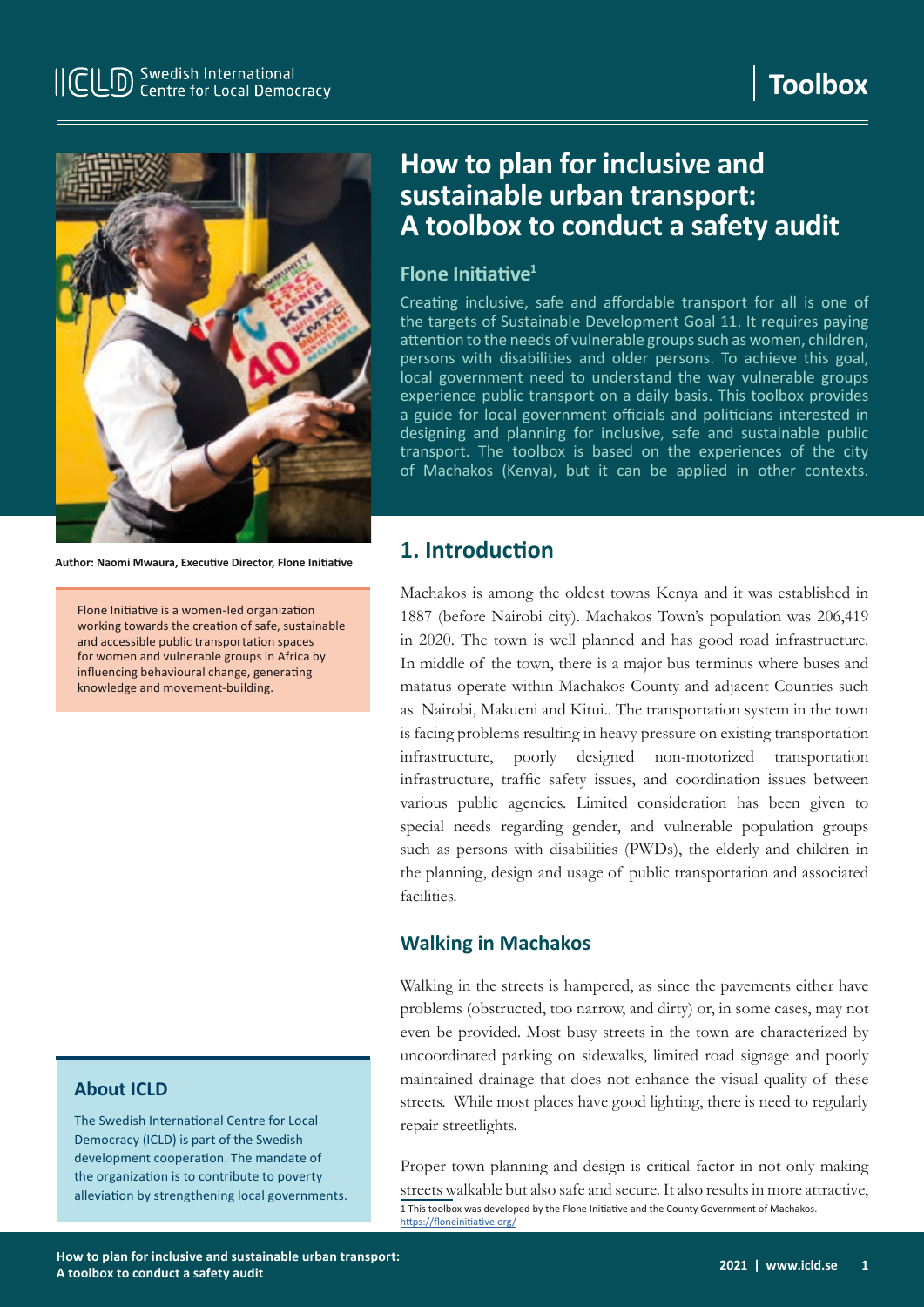

convenient, healthier, and efficient streets (Quednau, 2018). A walkable street affords many advantages to citizens in terms of road and personal safety, convenience, accessibility to destinations, combined transport, and a higher level of health (Athanasios et al., 2016).

## **A Safety Audit**

A safety audit may serve as a perception study about city streets and is particularly important in informing decision-makers on what residents think of streets in terms of safety, security, aesthetics and convenience. Improving foot safety, mobility, and convenience is an important step towards promoting sustainable mobility in urban areas. Better aesthetics also have the merit of attracting other activities, aside from being more attractive. (Cho, Rodríguez, & Khattak, 2009; Bahari, Arshad, & Yahya, 2013).

Flone Initiative and the County Government of Machakos conducted a safety audit with the aim of establishing the general safety of Machakos town's public road transport system and associated spaces.

# **2. How to Conduct a Safety Audit?**

The safety audit team was comprised of nine participants who reside or work within the town. They included young women professionals, a college student, a security guard, a person with disability, a motorbike rider, a town dweller, a senior citizen and two female county government officers. Before the audit, the team was briefed on the goals of the exercise and their roles. The exercise was carried out under the guidance of the lead investigator.

This exercise was conducted through a checklist and an evening safety walk in specific areas of interest, including streets and roads in Machakos town. The process entailed assessing participants' perception of street safety using a five-point rating scale based seven parameters namely: • First Impressions – first reaction to the area;

- Lighting lighting availability and quality;
- Maintenance the general state of maintenance in the area;
- Busy areas and isolated spaces presence of people or empty and unsafe hideouts;
- Signage road signs to guide motorists and tell where someone is or where to go;
- Intimidating groups of people –groups of people in the area that make one feel unsafe;
- Informal/formal surveillance presence of security personnel or equipment in the area that make one feel safer.



**Conducting the safety walk. Photo credits: Flone Initiative Trust. September 13, 2021**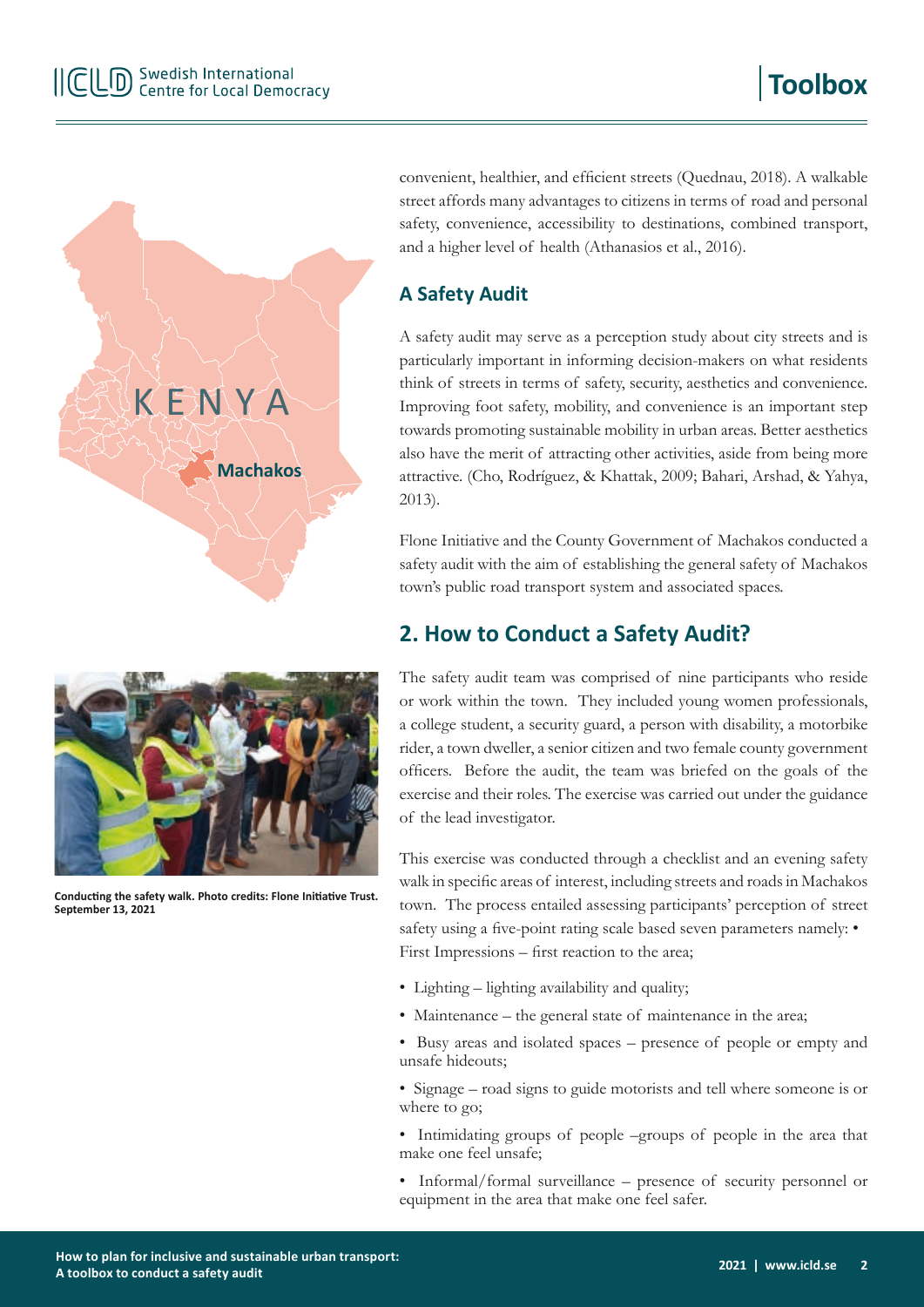**Toolbox**

# **3. Result of the Safety audit and Key Recommendations**



**Photo: Flone Initiative**

### **Machakos Primary, Grogon**

| <b>Observations</b>                                                                                                                                                                                                                                                                                                                                                                                                                                                                                                                                          | <b>Recommended Actions</b>                                                                                                                                                                                                                                                                                    |  |  |
|--------------------------------------------------------------------------------------------------------------------------------------------------------------------------------------------------------------------------------------------------------------------------------------------------------------------------------------------------------------------------------------------------------------------------------------------------------------------------------------------------------------------------------------------------------------|---------------------------------------------------------------------------------------------------------------------------------------------------------------------------------------------------------------------------------------------------------------------------------------------------------------|--|--|
| The area covers the road and street right after the school gate. There<br>are fast moving vehicles with no speed limit sign. The pedestrian<br>crossing marks are not visible and the bumps are unmarked. There<br>are hideouts with intimidating groups of people and criminals that<br>pose as mechanics have reportedly conned unsuspecting motorists<br>in the area. There is an open drainage pipe and rubbish can also be<br>spotted. There seems to be limited surveillance in the area.<br>Kitui Road, Kenol Junction                                | Repaint the bumps<br>$\bullet$<br>Speed limit or children crossing sign<br>٠<br>Increased surveillance and police patrol<br>$\bullet$<br>Repair drainage and collect garbage<br>$\bullet$<br>gathering in the area                                                                                            |  |  |
| <b>Observations</b>                                                                                                                                                                                                                                                                                                                                                                                                                                                                                                                                          | <b>Recommended Actions</b>                                                                                                                                                                                                                                                                                    |  |  |
| This is a busy junction heading to the main bus station and generally<br>feels insecure and unsafe. Tuk-tuks are inappropriately parked on a<br>large section of the road; hawkers are also crowded on the side of the<br>road. There is no control of traffic during making the junction slow<br>and unsafe. The area is crowded with hawkers, touts and pedestrians.<br>The road is unmarked with no pedestrian crossing or signage<br>for speed limit. The pedestrian walkways are narrow and cannot<br>accommodate wheel chair users, carts or cyclists. | Traffic control during rush hour<br>$\bullet$<br>Repair drainage and collect garbage<br>$\bullet$<br>gathering in the area<br>Abolish illegal parking by tuk-tuks or<br>$\bullet$<br>designate a parking zone<br>Control hawking and touting rates<br>$\bullet$<br>Widen the pedestrian walkways<br>$\bullet$ |  |  |

### **Machakos Level 5 Gate, Wote Road**

| <b>Observations</b>                                                                                                                                                                                                                                                                                                                                                                                                                                                  | <b>Recommended Actions</b>                                                                                                                                                                                                               |  |
|----------------------------------------------------------------------------------------------------------------------------------------------------------------------------------------------------------------------------------------------------------------------------------------------------------------------------------------------------------------------------------------------------------------------------------------------------------------------|------------------------------------------------------------------------------------------------------------------------------------------------------------------------------------------------------------------------------------------|--|
| The area is along the hospital likely to attend to weak and sick<br>people. It is a busy road and street that generally feels unsafe due<br>to fast moving traffic without speed limit sign, pedestrian crossing,<br>fly over or bumps. The pedestrian passageway is too narrow to<br>accommodate wheelchair users and is adjacent to a wide-open<br>drainage. There is good surveillance from security guards in the<br>hospital gate and business premises nearby. | Introduce pedestrian crossing or bumps<br>If possible, construct a flyover with a ramp<br>$\bullet$<br>towards the hospital gate<br>Speed limit sign<br>Widen the pedestrian walkways<br>Barricade the drainage next to the walkway<br>٠ |  |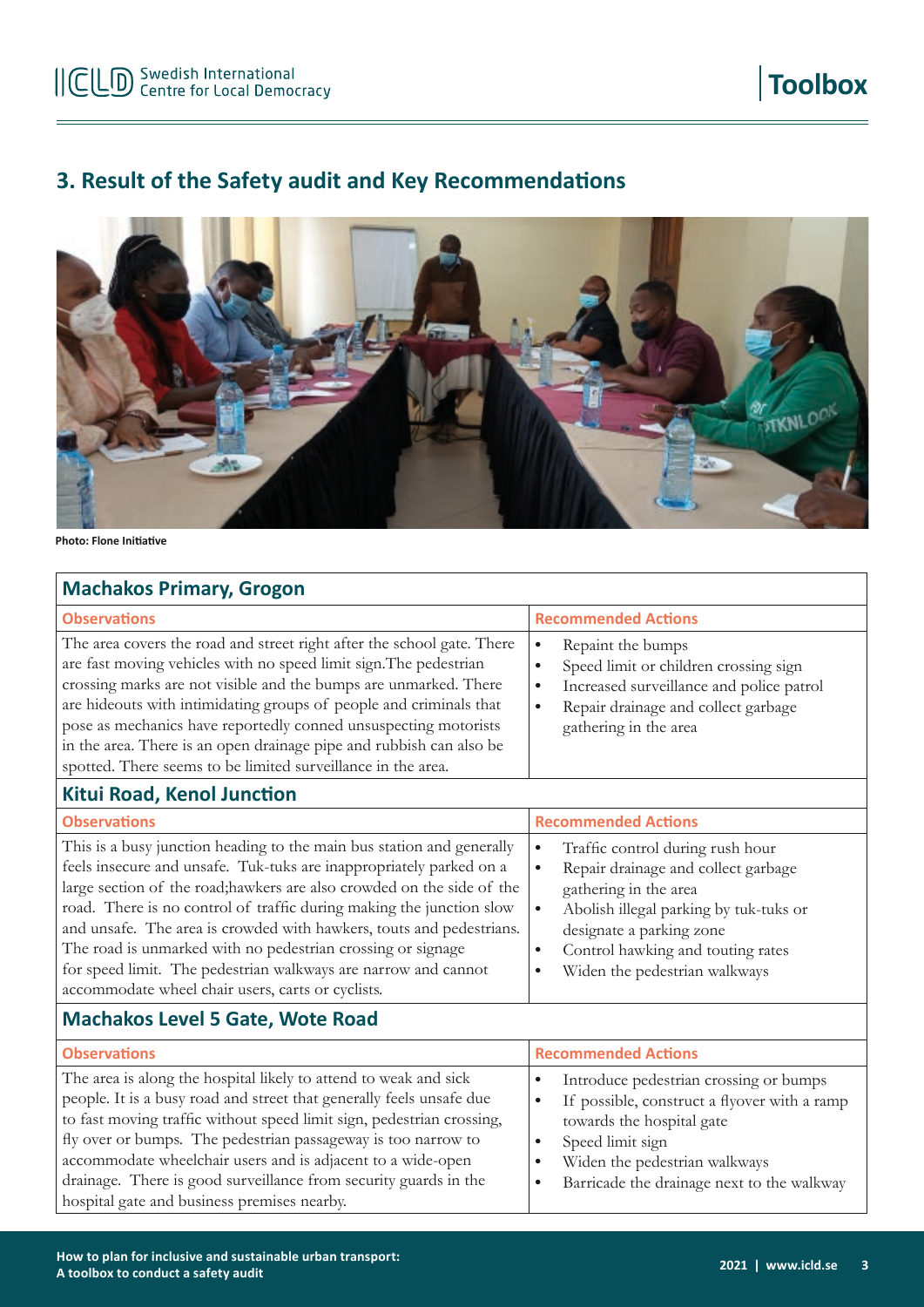| <b>Sokoni Mjini Street</b>                                                                                                                                                                                                                                                                                                                                                                                                                                                                                      |                                                                                                                                                                                                                                                                                                                                   |  |  |
|-----------------------------------------------------------------------------------------------------------------------------------------------------------------------------------------------------------------------------------------------------------------------------------------------------------------------------------------------------------------------------------------------------------------------------------------------------------------------------------------------------------------|-----------------------------------------------------------------------------------------------------------------------------------------------------------------------------------------------------------------------------------------------------------------------------------------------------------------------------------|--|--|
| <b>Observations</b>                                                                                                                                                                                                                                                                                                                                                                                                                                                                                             | <b>Recommended Actions</b>                                                                                                                                                                                                                                                                                                        |  |  |
| This street leads to the busy market area. There is a busy road that<br>lacks a pedestrian crossing. The location has street lights but they<br>are non-functional. The pedestrian walkways are very narrow and<br>crowded. There are dark isolated spaces that may act as hideouts<br>for intimidating groups of people. There is no formal surveillance<br>but the large number of people in the area provides informal<br>surveillance.                                                                      | Improve surveillance for instance CCTV<br>$\bullet$<br>installation and regular police patrols<br>Regular repair and maintenance of street<br>$\bullet$<br>lights<br>Control hawking rates<br>$\bullet$<br>Introduce a pedestrian crossing<br>$\bullet$                                                                           |  |  |
| <b>Equity Bank, Standard Lane</b>                                                                                                                                                                                                                                                                                                                                                                                                                                                                               |                                                                                                                                                                                                                                                                                                                                   |  |  |
| <b>Observations</b>                                                                                                                                                                                                                                                                                                                                                                                                                                                                                             | <b>Recommended Actions</b>                                                                                                                                                                                                                                                                                                        |  |  |
| The area is inside town and is well maintained and presentable.<br>However, the street lights are non-functional and there are some dark<br>isolated spaces that may harbor intimidating groups. However, there<br>is good surveillance by security guards at the nearby banks. There<br>is a big church nearby with no pedestrian crossing or bumps on the<br>busy road leading to the church.                                                                                                                 | $\bullet$<br>Improve surveillance for instance CCTV<br>installation and regular police patrols<br>$\bullet$<br>Regular repair and maintenance of street<br>lights<br>Pedestrian crossing or bumps on the busy<br>$\bullet$<br>road near the church                                                                                |  |  |
| Susu Centre, Mutituni-Kangundo Road Junction                                                                                                                                                                                                                                                                                                                                                                                                                                                                    |                                                                                                                                                                                                                                                                                                                                   |  |  |
| <b>Observations</b>                                                                                                                                                                                                                                                                                                                                                                                                                                                                                             | <b>Recommended Actions</b>                                                                                                                                                                                                                                                                                                        |  |  |
| It is a very busy junction with fast moving traffic and in need of<br>pedestrian crossing or bumps since there is a public school and<br>several business premises on both sides of the road. The drainage<br>is wide open and rubbish can be spotted. Generally, the area needs<br>regular maintenance.                                                                                                                                                                                                        | Introduce pedestrian crossing or bumps<br>$\bullet$<br>Speed limit or children crossing sign<br>$\bullet$<br>Traffic control during rush hour<br>$\bullet$<br>Repair drainage and collect garbage<br>$\bullet$<br>gathering in the area                                                                                           |  |  |
| <b>Cooperative Mulei Junction, Mwatu wa Ngoma Street</b>                                                                                                                                                                                                                                                                                                                                                                                                                                                        |                                                                                                                                                                                                                                                                                                                                   |  |  |
| <b>Observations</b>                                                                                                                                                                                                                                                                                                                                                                                                                                                                                             | <b>Recommended Actions</b>                                                                                                                                                                                                                                                                                                        |  |  |
| It is a very busy street with hawkers and heavy traffic that lacks<br>control or pedestrian crossing at the junctions and PSVs pick and<br>drop passengers anywhere. There are very narrow pedestrian<br>walkways that may not accommodate wheelchair users or carts. There<br>some dark alleys so the street lights need repair and maintenance.<br>The drainage also needs repair. Crowds of people and security guards<br>in the surrounding business premises provide informal surveillance in<br>the area. | Traffic control at junctions<br>$\bullet$<br>Pedestrian crossing to be introduced<br>$\bullet$<br>Designate PSV pick and drop off points<br>$\bullet$<br>Widen pedestrian walkways<br>$\bullet$<br>Repair and maintenance of street lights<br>$\bullet$<br>Repair the drainage<br>$\bullet$<br>$\bullet$<br>Control hawking rates |  |  |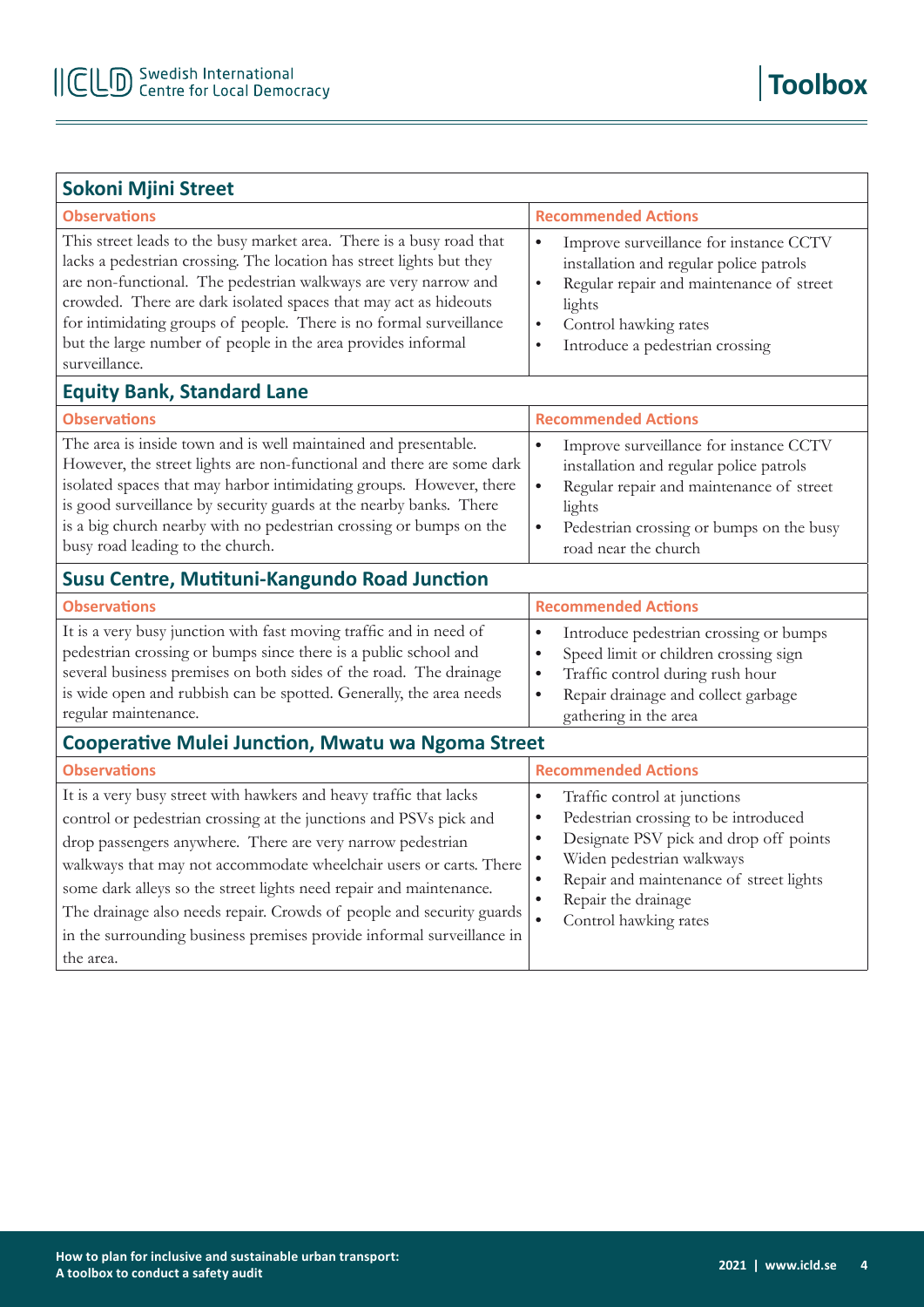

# **4. Safety Audit Toolkit**

## **Part 1: Planning**

**Step 1** - Select team: select a group of local residents who use a particular urban space. Ensure those selected represent diverse groups from a range of backgrounds. Groups should have between 3-8 participants in total. Identify one-two note takers notes of the observations and someone to take pictures.

**Step 2** - Select leaders or facilitator: the leader/ facilitator can either be someone from the organizing team or an expert. They may need some separate training on their role, how the walk will take place and the information that needs to be collected.

**Step 3** - Conduct briefing/training: the team should be given a brief training on the Safety Walk including its purpose, roles and responsibilities of group members, how the walk will take place, what they will need to observe during the walk and the follow-up meeting.

**Step 4** - Plan the Walk: the route should be decided by the team to include areas considered unsafe or insecure for different categories of city residents. Make a rough map of the route to be covered and explain the issues and the route to the group. If the geographic area is large, the group can be divided into smaller groups.

## **Part 2: Conduct the Walk**

**Step 5 – (Optional) conduct street survey:** either prior to the safety walk or after it, a survey could be conducted in the area to gain an in-depth understanding of how a number of residents feel about the safety of this area. This is intended as a complement to the safety walk and findings can be used as quantitative evidence to back up qualitative findings.

**Step 6 - Conduct the safety walk:** - at a time agreed by the team (usually after dark), participants will walk around specific areas about which they have safety concerns. The team should have with them a printed map or a copy of the map drawn at the earlier planning stage. On the map participants should mark where they feel very unsafe/quite unsafe/safe using colored stickers. They should also mark where there are lights; groups hanging around; isolated spaces; surveillance; poorly maintained areas; signage (see checklist in annex) which impact on how safe/ unsafe they feel in a particular area. The team leader/facilitator can use the checklist to prompt questions about each area and why particular areas make them feel unsafe.



### **Part 3: After the Walk**

**Step 7 - After walk briefing;** directly after the walk the group should hold a brief meeting where participants can discuss what they observed during their walk, identify key safety concerns and discuss how these can best be addressed and by whom. Note that sometimes people will not agree on the same solution. Be respectful and keep any additional ideas as future options.. After this meeting, the organizing team can prepare a written report and start to develop recommendations for changes that would make the area feel safer.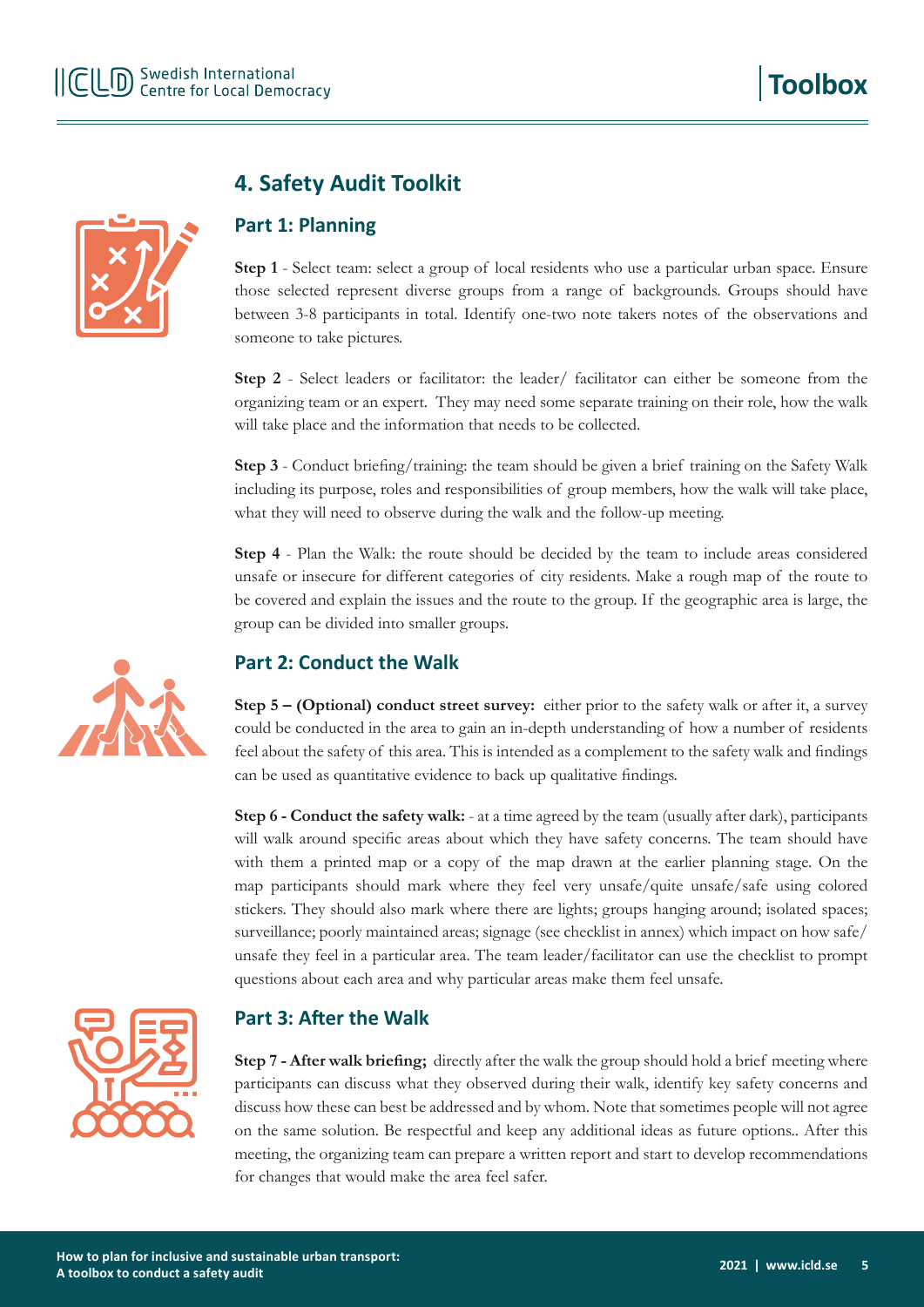

**Conducting safety walk with study participants. Photo credits: Flone Initiative Trust. September 13, 2021**

## **5. Conclusion and Recommendations**

Safe and secure streets with good walking space for people of different ages and classes serve as an alternative to driving. It also helps to reduce the town's vehicle congestion while also reducing greenhouse gases emission to mitigate climate change. The lessons from this audit are particularly important as they capture the needs and views of the people regarding safety and security of their streets and set a foundation for amendment and development of new county policies that promote safe, secure, just and inclusive transport systems in our local towns.

This safety audit was limited to a few earmarked streets of interest in Machakos town. It is advisable that a more comprehensive audit be done to ensure that a more holistic and comprehensive intervention is undertaken. The following are some emerging issues and key recommended areas for improvement:

• Machakos township is growing rapidly. Due to its proximity to Nairobi city, many people, especially business people, prefer to live or invest there. There is a need to introduce traffic control measures especially during peak hours.

There is an urgent need to repair and maintain street lights, increase security surveillance and take action on criminal activities.

It is necessary to improve road safety by expanding pedestrian walkways while making them friendly to PWDs, the sick and elderly especially on busy streets or near social amenities like hospitals, schools and places of worship. This could also entail improving on signage near schools and locations with fast moving traffic. 'Black spots' within the town and its environs should be identified and marked to reduce road carnage especially for road users who are new to the town.

Road designs should also consider dedicating space to Non-Motorized Transport (NTMs), for instance cyclists and cart pushers. Good governance is also a critical issue of ensuring all these safety measures are taken while taking necessary measures to improve the situation.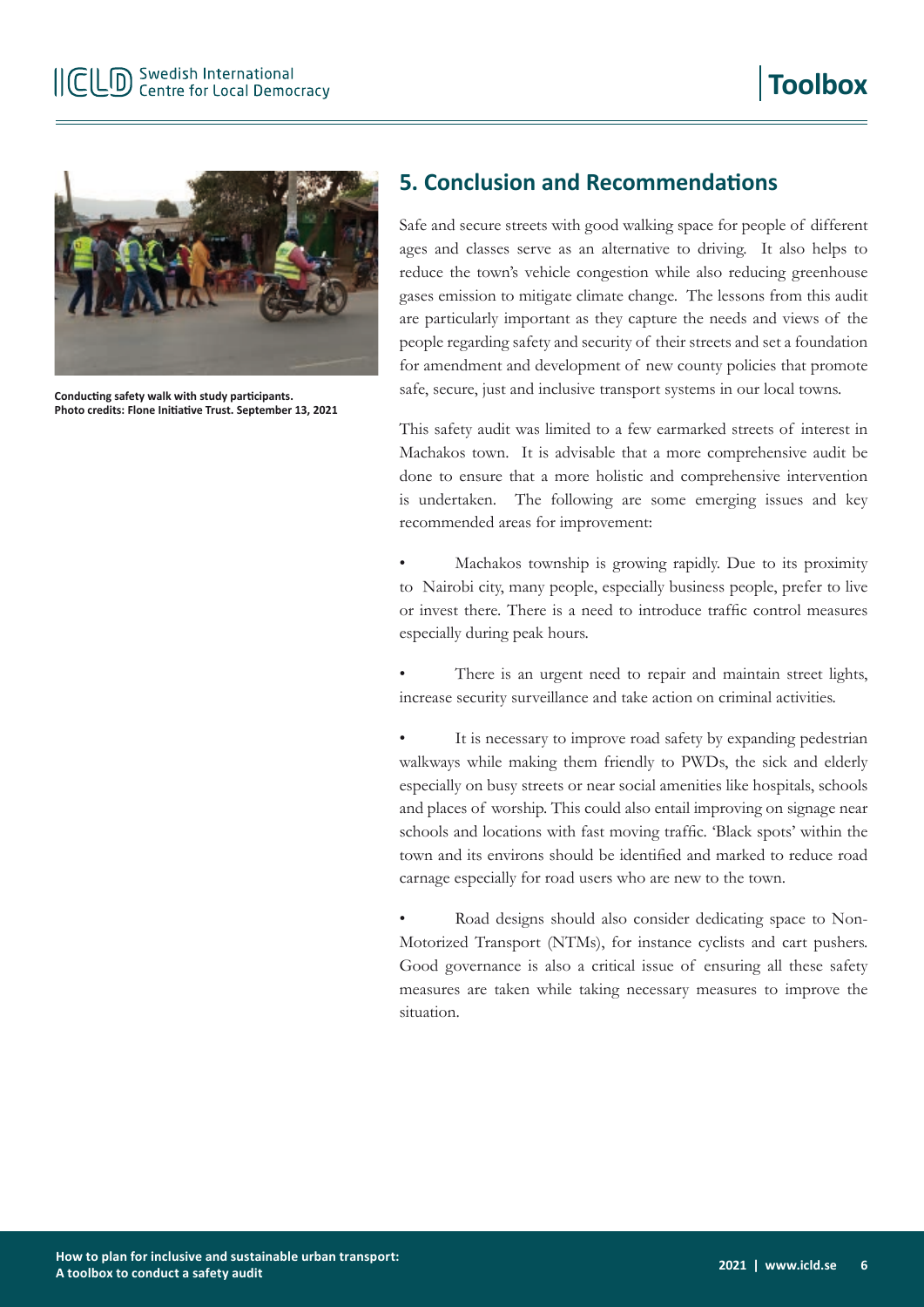

**Conducting the safety walk. Photo credits: Flone Initiative Trust. September 13, 2021**

## **6. Key Questions for Urban Planners and Policy Makers**

1. How can we make public transport and associated spaces accommodative of all including vulnerable groups like children, PWDs and the elderly and women especially in matters of safety and security?

2. How can we make public transport infrastructure serve all and particularly non-motorized forms of transportation like walking, cycling and hand cart pulling.

3. How can surveillance and security in the town be improved for instance improved lighting, regular patrols and CCTV installation?

4. How can traffic congestion be reduced and especially traffic control and designating parking zones to facilitate convenient mobility?

5. How can the town's outlook and aesthetics be improved for instance better management of garbage and properly maintained facilities?

6. How can different departments or agencies in Machakos County collaborate to carry out related mandates like sanitation, road safety, security, infrastructure and design?

### **References**

Athanasios, G., Bortzoris, G., & Elious, N. (2016). Pedestrian Road Safety in Relation to Urban Road Type and Traffic Flow. In 3rd CSUM (pp. 220-227). Volos: Elsevier B.V.

Bahari, I., Arshad. A., & Yahya. Z. (2013). Assessing the Pedestrians' Perception of the Sidewalk Facilities Based on Pedestrian Travel Purpose. Malaysia: Research Management Institute. https://doi. org/10.1109/CSPA.2013.6530008

Cho, G., Rodríguez, D. A., & Khattak, A. J. (2009). The Role of the Built Environment in Explaining Relationships between Perceived and Actual Pedestrian and Bicyclist Safety.

Quednau, R. (2018). Why Walkable Streets Are More Economically Productive. Strong Towns Article.